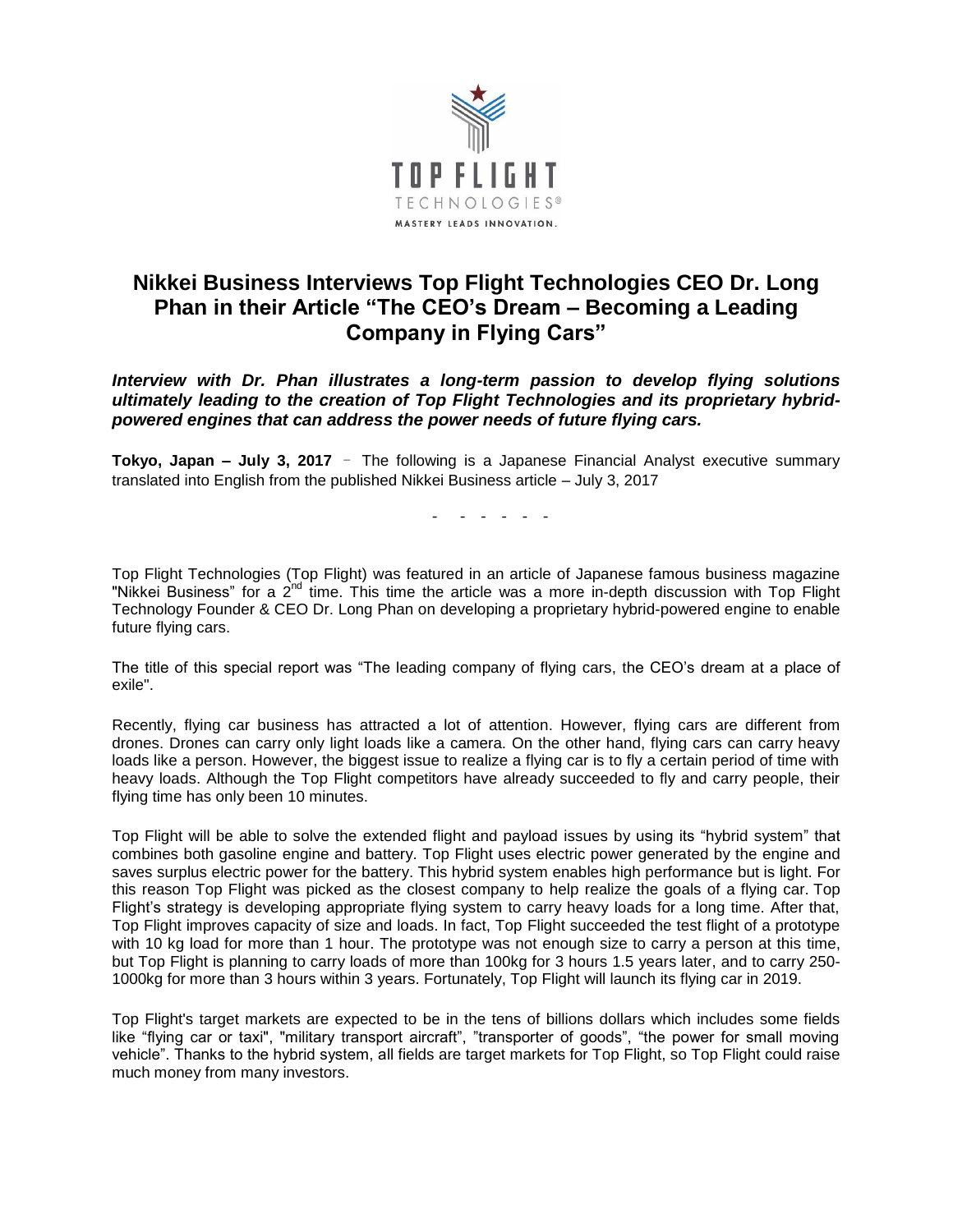In addition, Top Flight has a "unique revenue model" which has several options to generate money. Top Flight's revenue comes from "Patent license" and "Development fee" of flying cars from other companies which needs flying car technology". In other words, Top Flight is not a manufacturing and sales company of flying cars and not a flying car taxi company. Thus, companies which seem to be competitors might be Top Flight's clients. For example, UPS succeeded the test of a new delivery system of drones last February, but the system has a serious problem of lack of energy to carry heavy loads. Top Flight can solve its problem by giving Top Flight's technology license of hybrid system. Therefore, companies which try to develop any business related to drones and flying cars like Amazon and Alibaba are Top Flight's potential customers. Top Flight estimates \$3MM in revenue within 2 years. Most of this revenue comes from Military industry. For example, it will be unmanned air vehicle to pick up injured soldiers and carry relief goods.

Why did Dr. Long Phan start Top Flight? Top Flight based in Boston was founded in 2014. Long's family was moved from Vietnam to Hawaii when he was 2 years old. Long wanted to be a fighter pilot, because he longed to be "Top Gun". However, he had to give up his dream due to poor eyesight, so he found a new dream to develop technology for an automated flying vehicle. At MIT, his team (comprised of MIT students and staff at the Charles Stark Draper Laboratory) won the AUVSI (Association for Unmanned Vehicle Systems International) aerial robotics n 1996, because his team was the first team in the world to demonstrate a fully autonomous helicopter. This autonomous helicopter is known as a prototype of what we now call drones. Long has always continued to work hard to realize his dream.

In addition, not only to realize his dream but also to be helpful for people Long established Top Flight. Flying cars are also useful for emergency and disaster. For instance, flying cars can carry relief goods to isolated areas due to flood and tsunami. In fact, Long wants Japan to use Top Flight's technology. According to Long, a project to carry loads to a remote island has already started with a Japanese company.

Long is trying to realize his dream and help people in need.